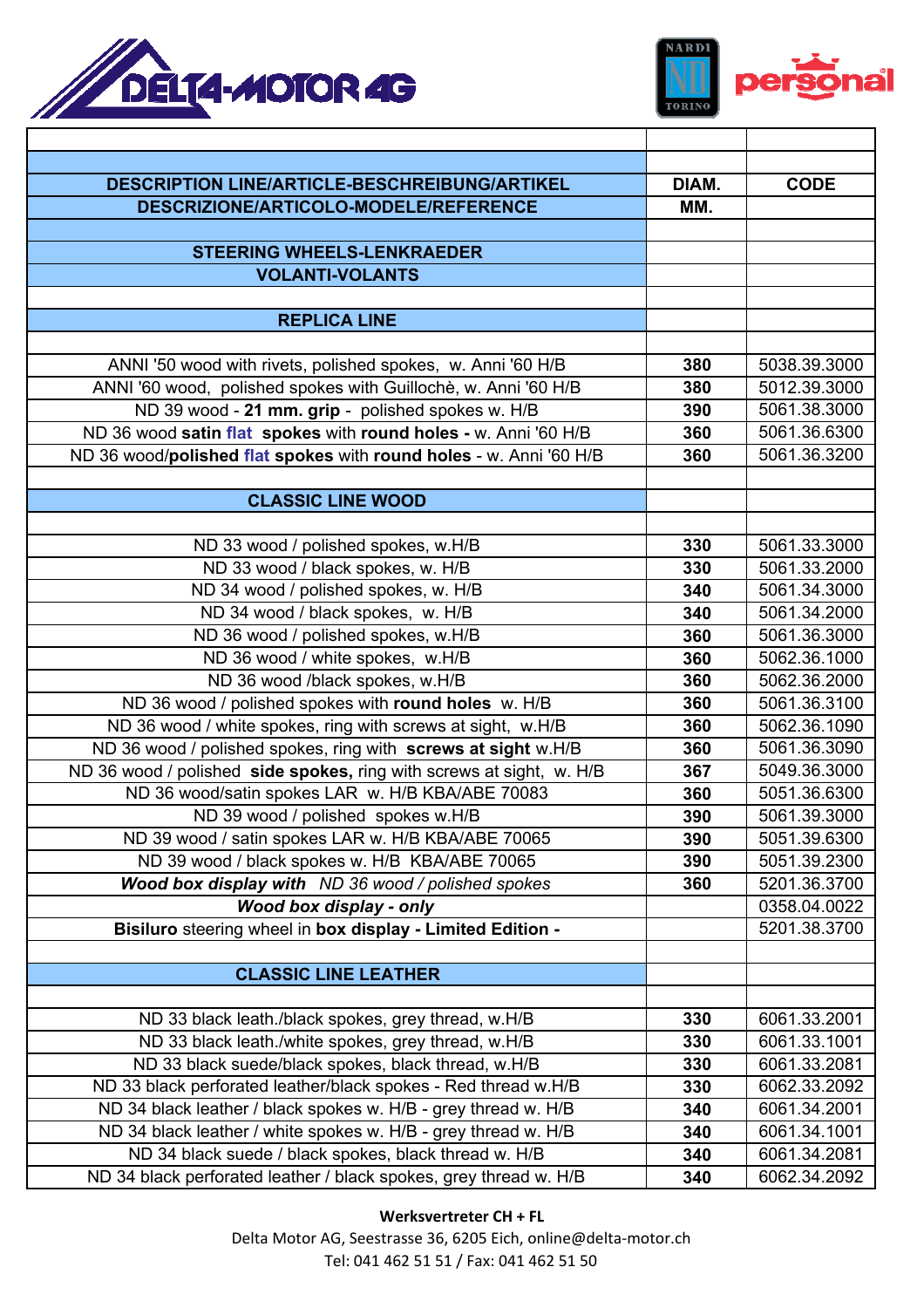



| ND 34 black perforated leather / white spokes, grey thread w. H/B       | 340 | 6062.34.1092 |
|-------------------------------------------------------------------------|-----|--------------|
| ND 36 black leath. / polished spokes, grey thread w.H/B                 | 360 | 6061.36.3001 |
| ND 36 black leath. / black spokes, grey thread w.H/B                    | 360 | 6061.36.2001 |
| ND 36 black leath. / white spokes, grey thread w.H/B                    | 360 | 6061.36.1001 |
| ND 36 black leath. / satin spokes LAR, black thread w.H/B KBA/ABE 70122 | 365 | 6051.36.6901 |
| ND 36 black leath. / black spokes, black thread w.H/B KBA/ABE 70122     | 365 | 6051.36.2901 |
| ND 36 black suede/black spokes, black thread w.H/B                      | 360 | 6061.36.2081 |
| ND 36 black perforated leath./ black spokes - Red thread w.H/B          | 360 | 6062.36.2092 |
| ND 39 black leath. / white spokes, grey thread w. H/B                   | 390 | 6061.39.1001 |
| ND 39 black leath. / black spokes, grey thread w. H/B                   | 390 | 6061.39.2001 |
|                                                                         |     |              |
| <b>KALLISTA</b>                                                         |     |              |
|                                                                         |     |              |
| KALLISTA wood/black leather, polished spokes, w. H/B                    | 350 | 5055.35.3000 |
| Kallista Black leather/perf.leather, polished spokes                    | 350 | 6314.35.3071 |
| Kallista Metal Black leather/perf., ABS inserts, polished spokes        | 350 | 6315.35.3071 |
|                                                                         |     |              |
| <b>NEW</b>                                                              |     |              |
|                                                                         |     |              |
| ND360 grip in plastic material, black, satin spokes w. ring & H/B       | 360 | 7062.36.6300 |
| ND360 grip in plastic material, ivory, polished spokes w. ring & H/B    | 360 | 7061.36.3000 |
|                                                                         |     |              |
| "75th Anniversary"                                                      |     |              |
|                                                                         |     |              |
| ND1 Metal Black leather/perfor., ABS inserts, white spokes              | 350 | 6312.35.1071 |
| ND4 Metal Black leather/perfor., ABS inserts, polished spokes           | 350 | 6313.35.3071 |
| ND Pasquino black leather / polished spokes                             | 300 | 6316.30.3071 |
|                                                                         |     |              |
| <b>GARA LINE</b>                                                        |     |              |
|                                                                         |     |              |
| GARA 3/3 blk leath./blk leather pad, black thread KBA/ABE 70138         | 365 | 6071.36.2171 |
| GARA 3/0 black/white spokes, black thread w. H/B                        | 350 | 6020.35.1071 |
| GARA 3/0 black/black spokes, black thread w. H/B                        | 350 | 6020.35.2071 |
| GARA 3/0 black punched leather/black spokes, red thread, w. H/B         | 350 | 6020.35.2093 |
| GARA 4/4 W/W wood/wood pad                                              | 365 | 5039.36.2500 |
| GARA 4/4 blk leather/blk leather pad, black thread - KBA 70152 -        | 365 | 6073.36.2171 |
| GARA SPORT blk punched leather + ring, red thread                       | 350 | 6040.35.2092 |
|                                                                         |     |              |
| <b>COMPETITION LINE</b>                                                 |     |              |
|                                                                         |     |              |
| COMPETITION black perfor. Leath./grey stitching/ white spokes, w. H/B   | 330 | 6070.33.1091 |
| COMPETITION black perfor.leather/grey stitching/ black spokes, w. H/B   | 330 | 6070.33.2091 |
| COMPETITION black suede / red stitching / black spokes, w. H/B          | 330 | 6070.33.2094 |
| <b>SPORTY LINE</b>                                                      |     |              |
|                                                                         |     |              |
| CHALLENGE black leather /black perforated leather                       | 350 | 6089.35.2071 |
|                                                                         |     |              |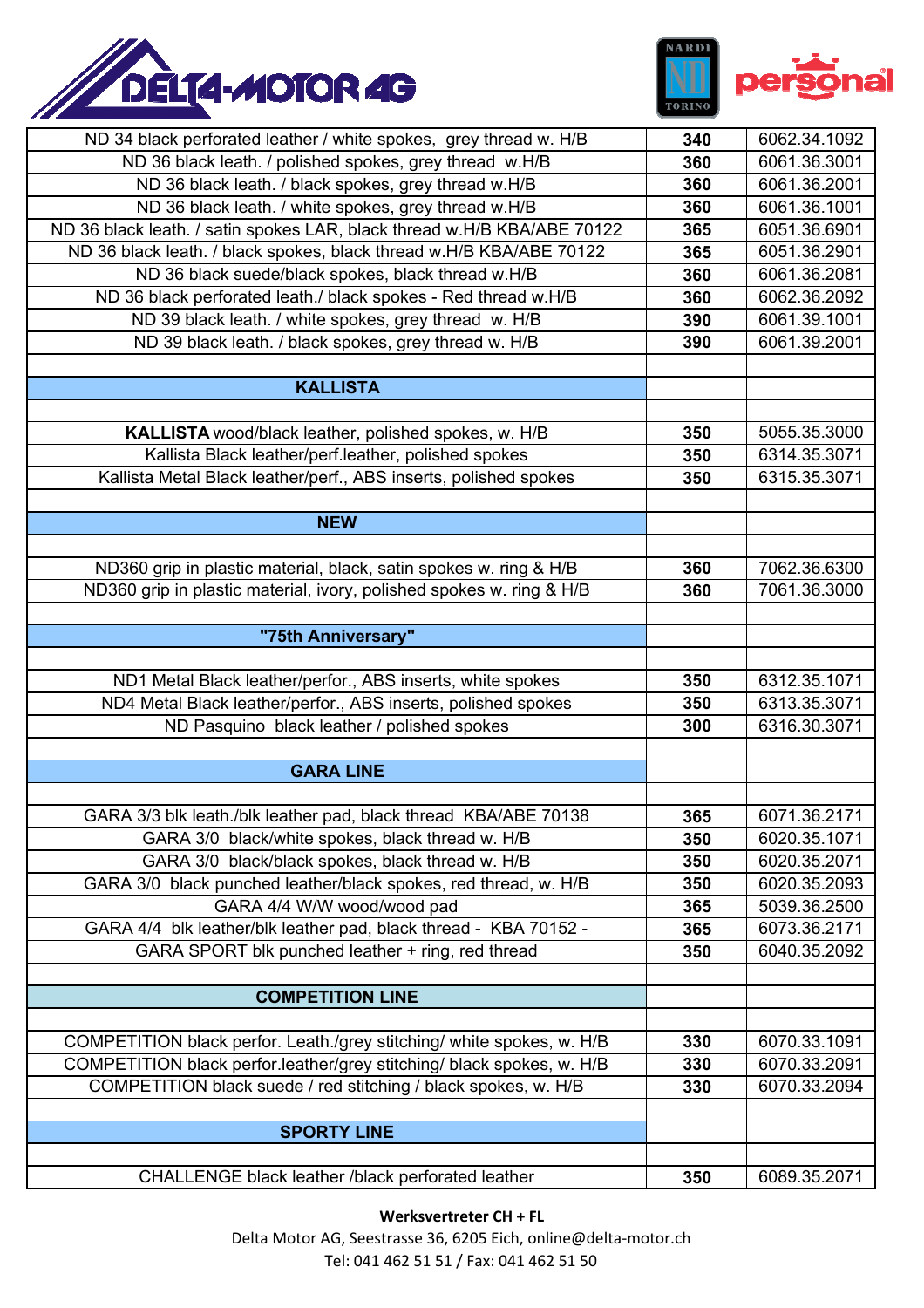



| black Alu ring & black spokes, w. H/B                                                                                                         |            |                              |
|-----------------------------------------------------------------------------------------------------------------------------------------------|------------|------------------------------|
| CHALLENGE black leather & Red perforated Leather                                                                                              | 350        | 6089.35.2090                 |
| black Alu ring & black spokes w. H/B                                                                                                          |            |                              |
| CHALLENGE black leather & Blue perforated Leather                                                                                             | 350        | 6089.35.2070                 |
| black Alu ring & black spokes, w. H/B                                                                                                         |            |                              |
| LEADER black & grey leath                                                                                                                     | 350        | 6090.35.2071                 |
| Black Alu ring & black spokes, w. H/B                                                                                                         |            |                              |
| LEADER black leather & black perforated leather                                                                                               | 350        | 6090.35.2092                 |
| black Alu ring & black spokes, w. H/B                                                                                                         |            |                              |
| <b>LEADER black &amp; Blue leather</b>                                                                                                        | 350        | 6090.35.2003                 |
| Black Alu ring & black spokes, w. H/B                                                                                                         |            |                              |
| <b>LEADER black &amp; Red leather</b>                                                                                                         | 350        | 6090.35.2091                 |
| Black Alu ring & black spokes, w. H/B                                                                                                         |            |                              |
| TWIN LINE black leath./black perforated                                                                                                       | 350        | 6092.35.2071                 |
| Leather - Black Alu ring & black spokes, w. H/B                                                                                               |            |                              |
| TWIN LINE black leath./Blue perforated leather                                                                                                | 350        | 6092.35.2073                 |
| Black Alu ring & black spokes, w. H/B                                                                                                         |            |                              |
| TWIN LINE black leath./Red perforated leather                                                                                                 | 350        | 6092.35.2011                 |
| Black Alu ring & black spokes, w. H/B                                                                                                         |            |                              |
|                                                                                                                                               |            |                              |
| <b>RALLY LINE</b>                                                                                                                             |            |                              |
|                                                                                                                                               |            |                              |
| DEEP CORN Black suede leather Red thread black spokes w. H/B                                                                                  | 350        | 6069.35.2094                 |
| DEEP CORN Black perforated leather Red thread black spokes w. H/B                                                                             | 350        | 6069.35.2093                 |
| DEEP CORN Black perforated leather Red thread polished spokes w. H/B<br>DEEP CORN - Black perforated leather - Red thread white spokes w. H/B | 350        | 6069.35.3093<br>6069.35.1093 |
| DEEP CORN Black perfor.leather 3 colour cross-stitching green-white-red                                                                       | 350<br>350 | 6069.35.2088                 |
| black spokes                                                                                                                                  |            |                              |
| DEEP CORN Black perfor.leather 3 sectors stitching green-white-red black<br>spokes w.H/B                                                      | 350        | 6069.35.2087                 |
| DEEP CORN - Black perforated leather - Red thread black spokes w. H/B                                                                         | 330        | 6069.33.2093                 |
|                                                                                                                                               |            |                              |
| DEEP CORN - Black perforated leather - Red thread polished spokes w. H/B                                                                      | 330        | 6069.33.3093                 |
| DEEP CORN - Black suede leather - Red thread black spokes w. H/B                                                                              | 330        | 6069.33.2094                 |
| DEEP CORN - Black perforated leather - Red thread white spokes w. H/B                                                                         | 330        | 6069.33.1093                 |
|                                                                                                                                               |            |                              |
| DEEP CORN Black perfor.leather 3 colour cross-stitching green-white-red                                                                       | 330        | 6069.33.2088                 |
| black spokes w.HB                                                                                                                             |            |                              |
| DEEP CORN Black perfor.leather 3 sectors stitching green-white-red black                                                                      | 330        | 6069.33.2087                 |
| spokes w.H/B                                                                                                                                  |            |                              |
| DEEP CORN Brown leather brown stitching brown spokes w. H/B                                                                                   | 350        | 6069.35.7055                 |
|                                                                                                                                               |            |                              |
| DEEP CORN WOOD - black spokes w. H/B                                                                                                          | 330        | 5069.33.2000                 |
|                                                                                                                                               |            |                              |
|                                                                                                                                               | 330        | 5069.33.3000                 |
| DEEP CORN WOOD - polished spokes w. H/B<br>DEEP CORN WOOD - black spokes w. H/B                                                               | 350        | 5069.35.2000                 |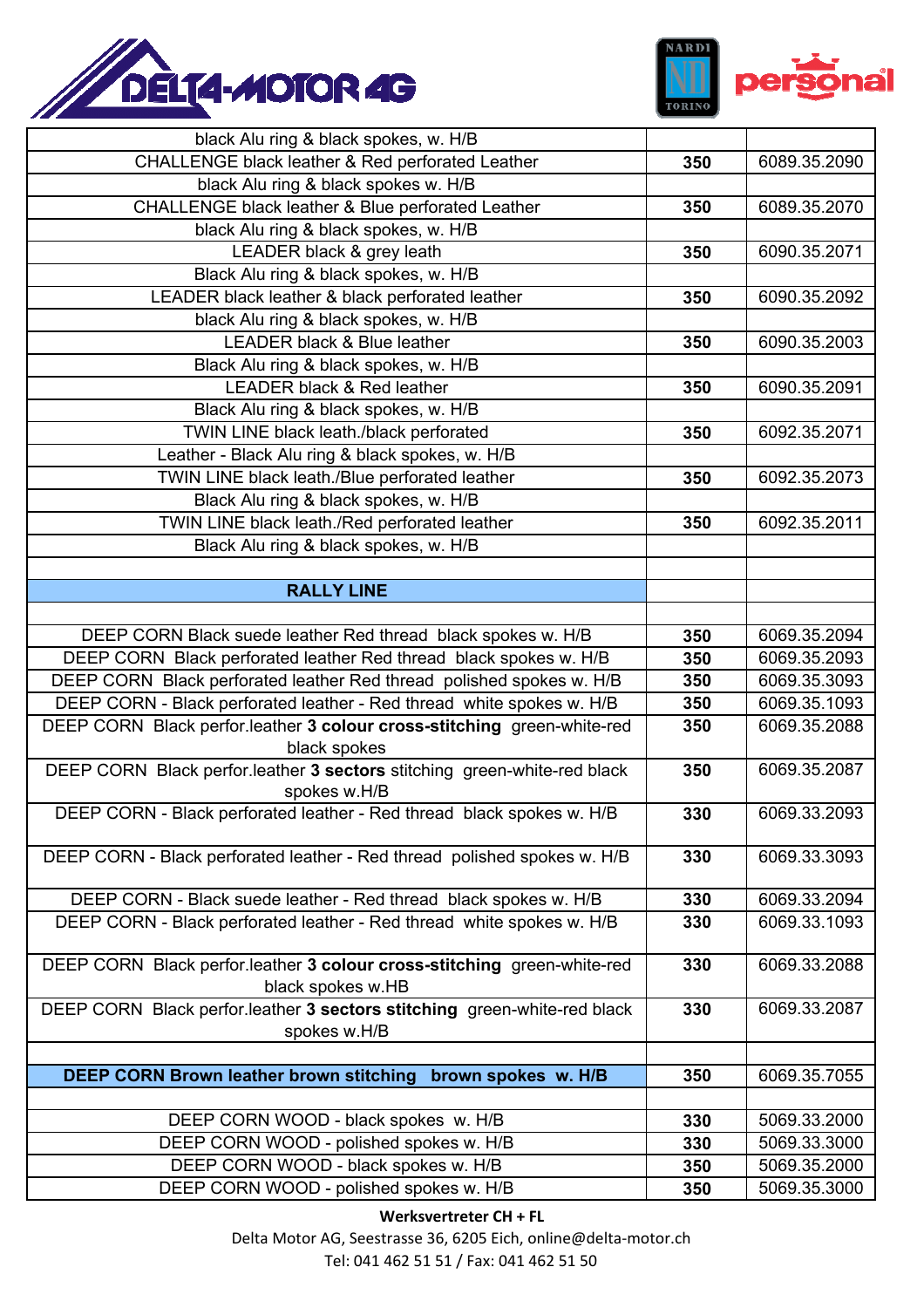



| <b>GEAR SHIFT KNOBS-SCHALTKNAEUFE</b>                            |              |
|------------------------------------------------------------------|--------------|
| <b>POMELLI-POMMEAUX</b>                                          |              |
|                                                                  |              |
| <b>EVOLUTION LINE</b>                                            |              |
|                                                                  |              |
| Mahogany                                                         | 3200.00.5000 |
| Mahogany - DARK                                                  | 3200.00.5006 |
| <b>Black leather</b>                                             | 3202.00.0100 |
|                                                                  |              |
| <b>PRESTIGE LINE</b>                                             |              |
|                                                                  |              |
| Mahogany                                                         | 3220.50.0000 |
| Mahogany - DARK                                                  | 3220.50.0006 |
| <b>Black leather</b>                                             | 3222.01.0000 |
| Black perforated leather & black leather, red stitching          | 3222.92.0000 |
| Brown smooth leather, brown stitching                            | 3222.07.0000 |
| Brown smooth leather & brown perforated leather, brown stitching | 3222.97.0000 |
|                                                                  |              |
| <b>BRIARWOOD &amp; ALUMINIUM LINE - for Jaguar -</b>             |              |
|                                                                  |              |
| XJ6 Briarwood Walnut                                             | 3240.52.0000 |
| X300 Aluminium Chromed                                           | 3514.00.0000 |
|                                                                  |              |
| <b>CLASSICO LINE</b>                                             |              |
|                                                                  |              |
| Aluminium (universal application)                                | 3534.00.0000 |
| <b>75th ANNIVERSARY LINE</b>                                     |              |
|                                                                  |              |
| ORBIT Spherical alum.base, PU, black leather, ABS details        | 3574.01.0000 |
| TARGA Alum. Central support, black leather, ABS details          | 3584.01.0000 |
|                                                                  |              |
| <b>AMBITION LINE</b>                                             |              |
|                                                                  |              |
| Aluminium (application for : OPEL-RENAULT                        | 3544.00.1000 |
| <b>VOLVO-A.R.156)</b>                                            |              |
| Aluminium/black Perf. Leath.                                     | 3547.00.1000 |
| (application for: OPEL-RENAULT-VOLVO-A.R. 156)                   |              |
| Aluminium/Blue Perf. Leath.                                      | 3547.00.1004 |
| (application for: OPEL-RENAULT-VOLVO-A.R. 156)                   |              |
|                                                                  |              |
| <b>AMBITION LINE</b>                                             |              |
|                                                                  |              |
| Aluminium/Red Perf. Leath.                                       | 3547.00.1005 |
| (application for: OPEL-RENAULT-VOLVO-A.R. 156)                   |              |
| Aluminium/Inox Silver leath.                                     | 3547.00.1006 |
| (application for: OPEL-RENAULT-VOLVO-A.R. 156)                   |              |

**Werksvertreter CH + FL** Delta Motor AG, Seestrasse 36, 6205 Eich, online@delta-motor.ch Tel: 041 462 51 51 / Fax: 041 462 51 50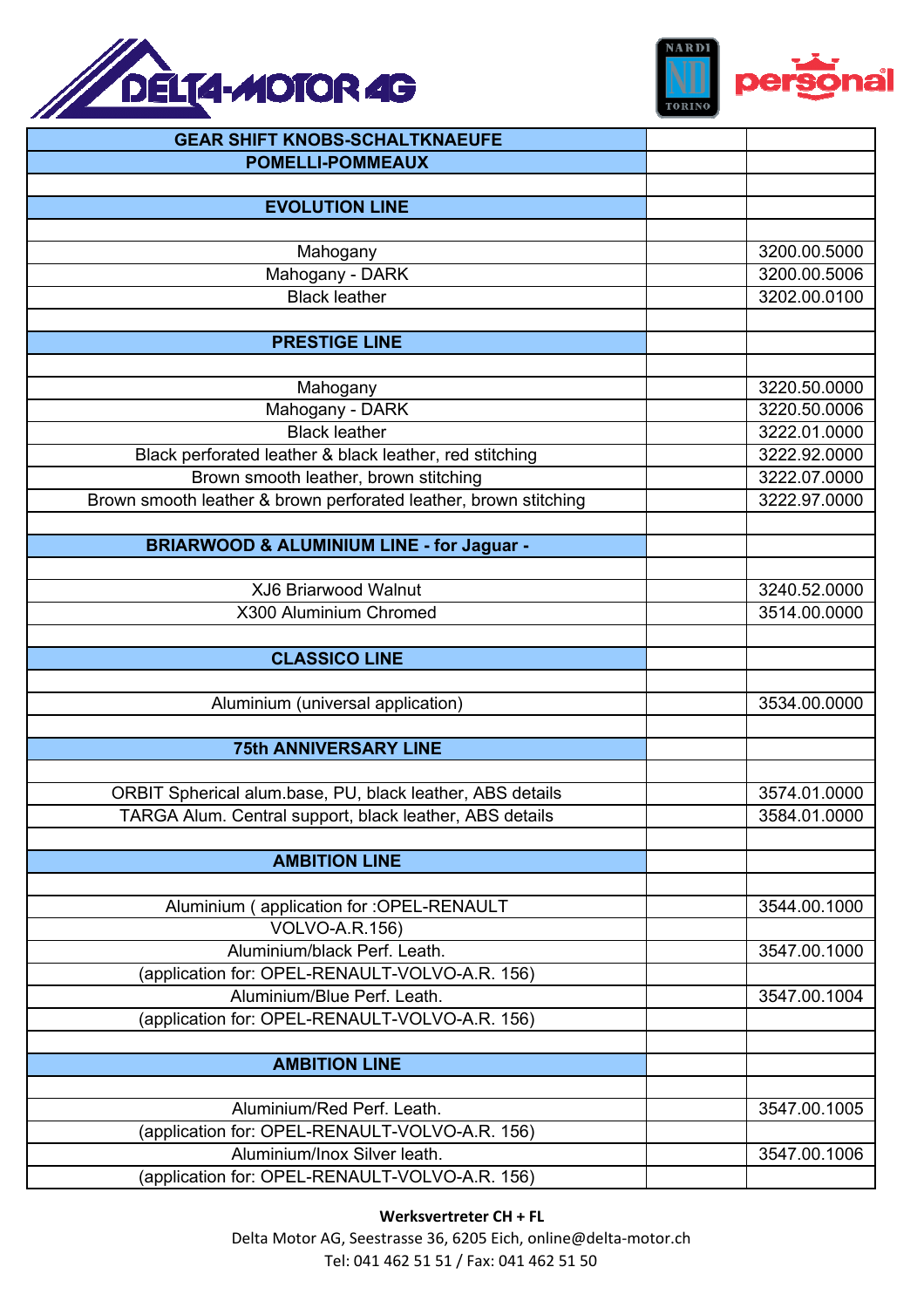



| UNIVERSAL-UNIVERSALE-UNIVERSELS                                |              |
|----------------------------------------------------------------|--------------|
| <b>LEATHER GAITERS-SCHALTMANSCHETTEN</b>                       |              |
| <b>CUFFIE CAMBIO-SOUFFLETS DE LEVIER DE VITESSE</b>            |              |
|                                                                |              |
| <b>Black Leather</b>                                           | 3600.01.0000 |
| Black & Black perforated leather, silver stitching             | 3600.02.0000 |
| <b>Black &amp; Blue Leather</b>                                | 3600.03.0000 |
| <b>Black &amp; Red Leather</b>                                 | 3600.11.0000 |
| Black & inox leather                                           | 3600.13.0000 |
| Black smooth leather & black perforated leather, red stitching | 3600.04.0000 |
| Brown smooth leather                                           | 3600.05.0000 |
| Brown smooth leather & brown perforated leather                | 3600.06.0000 |
|                                                                |              |
| <b>LEATHER HAND BRAKE GAITER</b>                               |              |
| <b>LEDER HANDREMSHEBELMANSCHETTEN</b>                          |              |
| <b>CUFFIE IN PELLE PER LEVE FRENO A MANO</b>                   |              |
| <b>SOUFFLETS CUIR DE FREIN A' MAIN</b>                         |              |
|                                                                |              |
| <b>Black leather</b>                                           | 3900.01.0000 |
| Black & black perforated leather, silver stitching             | 3900.02.0000 |
| <b>Black &amp; blue leather</b>                                | 3900.03.0000 |
| Black & red leather                                            | 3900.11.0000 |
| Black & inox leather                                           | 3900.13.0000 |
| Black smooth leather & black perforated leather, red stitching | 3900.04.0000 |
| Brown smooth leather                                           | 3900.05.0000 |
| Brown smooth leather & brown perforated leather                | 3900.06.0000 |
|                                                                |              |
| <b>NARDI LEATHER SHOES</b>                                     |              |
|                                                                |              |
| Low cut                                                        |              |
| Shoes low cut / black leather / size 39                        | 2800.03.0390 |
| Shoes low cut / black leather / size 40                        | 2800.03.0400 |
| Shoes low cut / black leather / size 41                        | 2800.03.0410 |
| Shoes low cut / black leather / size 42                        | 2800.03.0420 |
| Shoes low cut / black leather / size 43                        | 2800.03.0430 |
| Shoes low cut / black leather / size 44                        | 2800.03.0440 |
| Shoes low cut / black leather / size 45                        | 2800.03.0450 |
| Shoes low cut / black leather / size 46                        | 2800.03.0460 |
|                                                                |              |
| <b>High cut</b>                                                |              |
|                                                                |              |
| Shoes high cut / black leather / size 39                       | 2800.04.0390 |
| Shoes high cut / black leather / size 40                       | 2800.04.0400 |
| Shoes high cut / black leather / size 41                       | 2800.04.0410 |
| Shoes high cut / black leather / size 42                       | 2800.04.0420 |
|                                                                |              |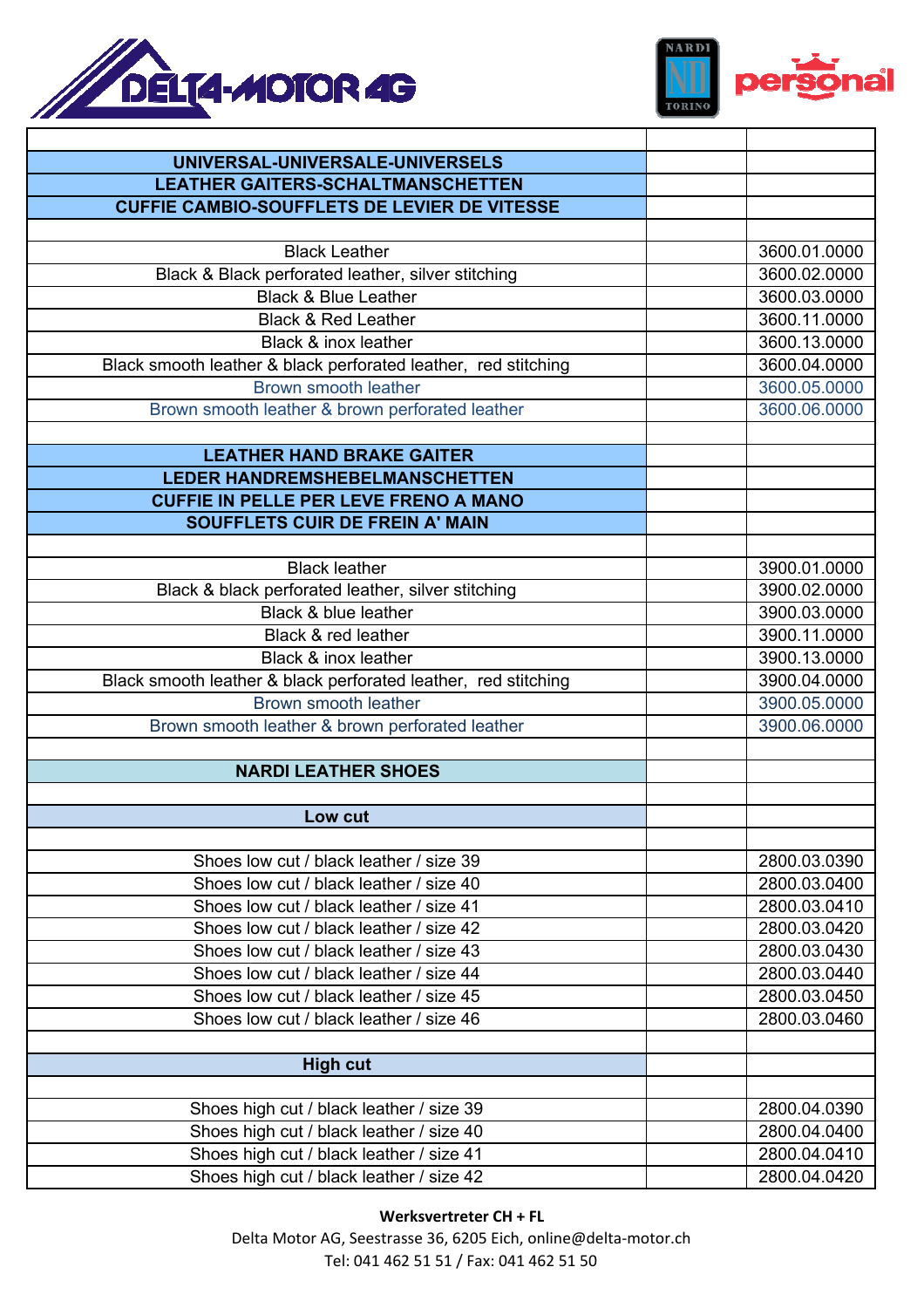



| Shoes high cut / black leather / size 43                                           | 2800.04.0430                |
|------------------------------------------------------------------------------------|-----------------------------|
| Shoes high cut / black leather / size 44                                           | 2800.04.0440                |
| Shoes high cut / black leather / size 45                                           | 2800.04.0450                |
| Shoes high cut / black leather / size 46                                           | 2800.04.0460                |
|                                                                                    |                             |
| <b>NARDI LEATHER JACKETS</b>                                                       |                             |
|                                                                                    |                             |
| Black leather . size 48                                                            | 0505.48.0001                |
| Black leather - size 50                                                            | 0505.50.0001                |
| Black leather - size 52                                                            | 0505.52.0001                |
| Black leather - size 54                                                            | 0505.54.0001                |
| Black leather - size 56                                                            | 0505.56.0001                |
| Brown leather - size 48                                                            | 0505.48.0002                |
| Brown leather - size 50                                                            | 0505.50.0002                |
| Brown leather - size 52                                                            | 0505.52.0002                |
| Brown leather - size 54                                                            | 0505.54.0002                |
| Brown leather - size 56                                                            | 0505.56.0002                |
|                                                                                    |                             |
| <b>FASHION</b>                                                                     |                             |
|                                                                                    |                             |
| Nardi suitcase, natural leather, wood handle                                       | 0504.01.0041                |
| Nardi bag, light blue fabric                                                       | 0504.00.0001                |
| Nardi fabric cover for jacket / clothes, light blue                                | 0334.02.0000                |
| Nardi fabric cover for steering wheel, light blue - small - from 350 to 390 mm s/w | 0334.00.0006                |
| Nardi fabric cover for steering wheel, light blue - large - from 400 to 420 mm s/w | 0334.00.0008                |
| Nardi Foulard                                                                      | 0502.00.0101                |
| Nardi cap                                                                          | 0502.00.0002                |
| Keychain, steering wheel black spokes                                              | 0508.01.0102                |
| Keychain, steering wheel polished spokes                                           | 0508.01.0103                |
| Nardi blue book "A story of cars and steering wheels"                              | 0300.00.0000                |
| Nardi grey book "Nardi e la 750"                                                   | 0300.00.0001                |
|                                                                                    |                             |
| <b>HUB KITS - NABEN</b>                                                            |                             |
| <b>MOZZI ADATTATORI - MOYEUX</b>                                                   |                             |
|                                                                                    |                             |
| Rigid hub                                                                          | 430X. 00/14.<br><b>XXXX</b> |
| Collapsible hub (D/E/F/G)                                                          | 43XX. 00/94/95<br>XXXX.     |
| Collapsible hub suitable for cars with original                                    | 4XXX. 98 .XXXX              |
| AIR-BAG steering wheel                                                             |                             |
| Rigid or collapsible hub - special applications                                    | 43XX.XX.XXXX                |
|                                                                                    |                             |
| Adapter suitable on competitors' hub hole pattern (painted)                        | 4300.00.0007                |
| Adapter suitable on competitors' hub hole pattern (polished)                       | 4300.00.0003                |

**Werksvertreter CH + FL** Delta Motor AG, Seestrasse 36, 6205 Eich, online@delta-motor.ch Tel: 041 462 51 51 / Fax: 041 462 51 50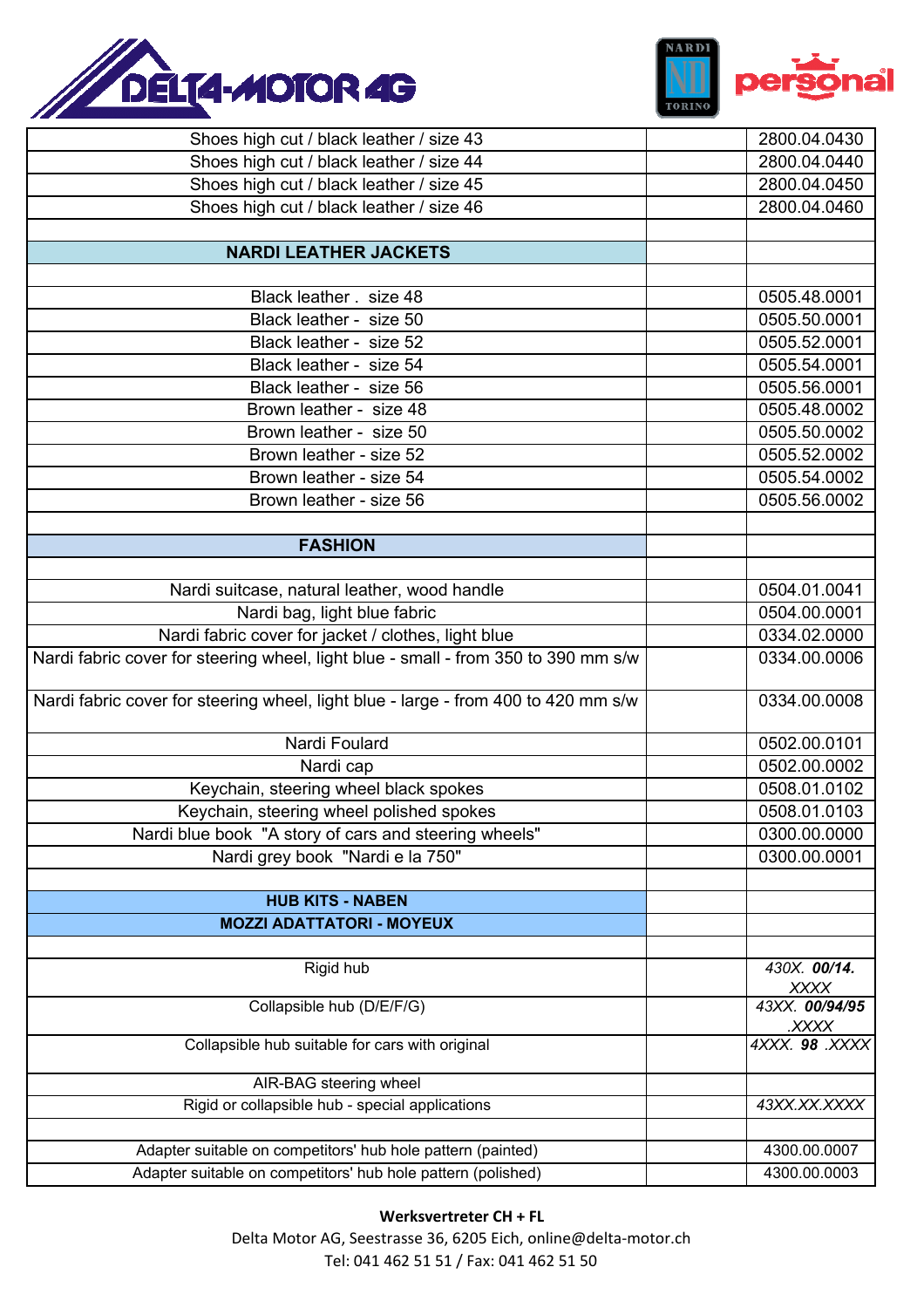



| Teleflex hub + Volvo Penta (marine)                                                | 4301.14.7505 |
|------------------------------------------------------------------------------------|--------------|
|                                                                                    |              |
| <b>ACCESSORIES &amp; SPARE PARTS</b>                                               |              |
| <b>ZUBEHOER &amp; ERSATZTEILE</b>                                                  |              |
| <b>ACCESSORI &amp; RICAMBI - ACCESSOIRES</b>                                       |              |
|                                                                                    |              |
| Screw set (6) Inox for marine use                                                  | 0271.06.0009 |
| Screw set (6) ND classic leather and wood 5x14 hex                                 | 4040.08.0001 |
| Screw set (6) Black 5x14 countersunk                                               | 4040.08.0003 |
| Screw set (6) socket button/rounded head inox screws M5x16+wrench for Nardi1+Nardi | 0271.06.0031 |
| Metal                                                                              |              |
| Screw set (6) countersunk/flat head inox screws M5x20+wrench for Kallista          | 0271.06.0018 |
| leather+Kallista Metal<br>Special Emblem 24 mm                                     | 4041.03.24XX |
| Special Emblem 51,5 mm.                                                            | 4041.03.51XX |
| Emblem Nardi ND Torino - 51,5 mm                                                   | 4041.07.5198 |
|                                                                                    |              |
| <b>HORN BUTTONS AND RINGS</b>                                                      |              |
|                                                                                    |              |
|                                                                                    |              |
| Horn button retainer ring                                                          | 4040.09.0001 |
| H/B GARA A 515 (single contact) for special Emblem                                 | 4041.00.0108 |
| H/B GARA B 515 (single contact) for special Emblem                                 | 4041.00.0109 |
| H/B GARA C 515 (single contact) for special Emblem                                 | 4041.00.0110 |
| H/B GARA A 515 (double contact) for special Emblem                                 | 4041.00.0111 |
| H/B GARA B 515 (double contact) for special Emblem                                 | 4041.00.0112 |
| H/B GARA C 515 (double contact) for special Emblem                                 | 4041.00.0113 |
| H/B GARA A 515 ND (single contact)                                                 | 4041.01.0108 |
| H/B GARA B 515 ND (single contact)                                                 | 4041.01.0109 |
| H/B GARA A 515 ND (double contact)                                                 | 4041.01.0111 |
| H/B GARA B 515 ND (double contact)                                                 | 4041.01.0112 |
| H/B C 515 ND (single contact)                                                      | 4041.01.0110 |
| H/B C 515 ND (double contact)                                                      | 4041.01.0113 |
| H/B ND Classic (single contact) chrome                                             | 4041.11.0205 |
| H/B ND Classic (double contact) chrome                                             | 4041.11.0206 |
| H/B ND Classic (single contact) for special emblem 24 mm.                          | 4041.11.0207 |
| H/B ND Classic (double contact) for special emblem 24 mm.                          | 4041.11.0208 |
| H/B ND Classic - neutral black - single contact                                    | 4041.01.0206 |
| H/B ND Classic - neutral black - double contact                                    | 4041.01.0207 |
| H/B ND Classic - NON FUNCTIONING -                                                 | 4041.01.0208 |
| Complete center ring ND ANNI '60 with Nardi logo                                   | 4041.01.0211 |
| Complete center ring ND ANNI '60 with car emblem                                   | 4041.01.02xx |
| kit Ring Classic ND alu./black                                                     | 4041.18.1600 |
| kit Ring Classic ND alu./silver                                                    | 4041.18.1700 |
| kit Ring Classic ND alu./polished                                                  | 4041.18.1800 |
| kit Ring Classic ND alu./polished with screws at sight                             | 4041.18.1830 |
| Kit ring Classic ND 36 alu /satin LAR KBA                                          | 4041.21.0903 |
| Kit ring Classic ND 39 alu / satin LAR KBA                                         | 4041.21.0931 |
|                                                                                    |              |

## **Werksvertreter CH + FL**